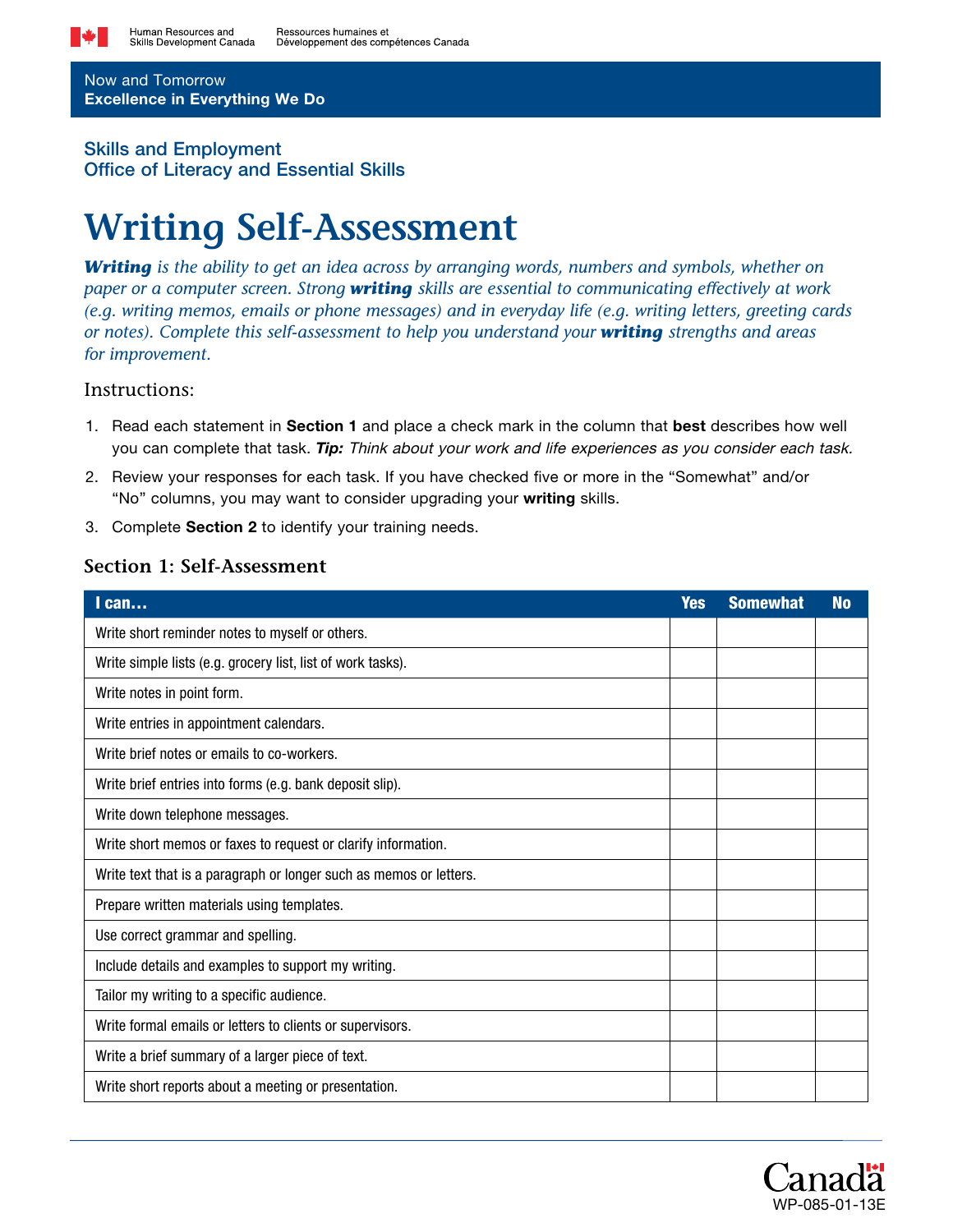| $l$ can                                                                                                        | <b>Yes</b> | <b>Somewhat</b> | <b>No</b> |
|----------------------------------------------------------------------------------------------------------------|------------|-----------------|-----------|
| Write long pieces of text such as letters or reports.                                                          |            |                 |           |
| Thoroughly express my opinions in writing.                                                                     |            |                 |           |
| Prepare comprehensive written materials to provide direction, training or support<br>(e.g. a training manual). |            |                 |           |
| Write detailed emails or letters requesting information.                                                       |            |                 |           |
| Write long pieces of text using formatting features such as headings, table of contents,<br>footnotes, etc.    |            |                 |           |
| Prepare complex written materials (e.g. contracts, financial reports) using a standard format.                 |            |                 |           |
| Rewrite text to improve clarity and flow.                                                                      |            |                 |           |
| Edit written materials to confirm proper grammar, spelling and formatting.                                     |            |                 |           |
| <b>Total</b>                                                                                                   |            |                 |           |

## **Section 2: Personal Development**

Completing this section will help you make informed training decisions.

- Look at the "Yes" column in Section 1 to identify your strengths and record them below.
- Look at the "Somewhat" and/or "No" columns in Section 1 to identify the areas that you need to develop or strengthen and record them below.

#### WRITING STRENGTHS

I am confident that I can...

E.g. write down telephone messages.

| n       |  |  |
|---------|--|--|
| ◠<br>J. |  |  |

*Tip:* Consider using your strengths to help a colleague, friend or family member improve their *writing* skills.

#### AREAS FOR IMPROVEMENT:

I would like to improve my ability to…

E.g. tailor my writing to a specific audience.

| n<br><u>.</u><br>C |  |  |  |
|--------------------|--|--|--|
|                    |  |  |  |
|                    |  |  |  |

**Tip:** When developing your training plan, focus on improving one or two abilities at a time.

# **Literacy and Essential Skills—for LEARNING, WORK and LIFE**

To learn more about literacy and essential skills and other related tools, visit **[hrsdc.gc.ca/essentialskills.](http://hrsdc.gc.ca/essentialskills)**